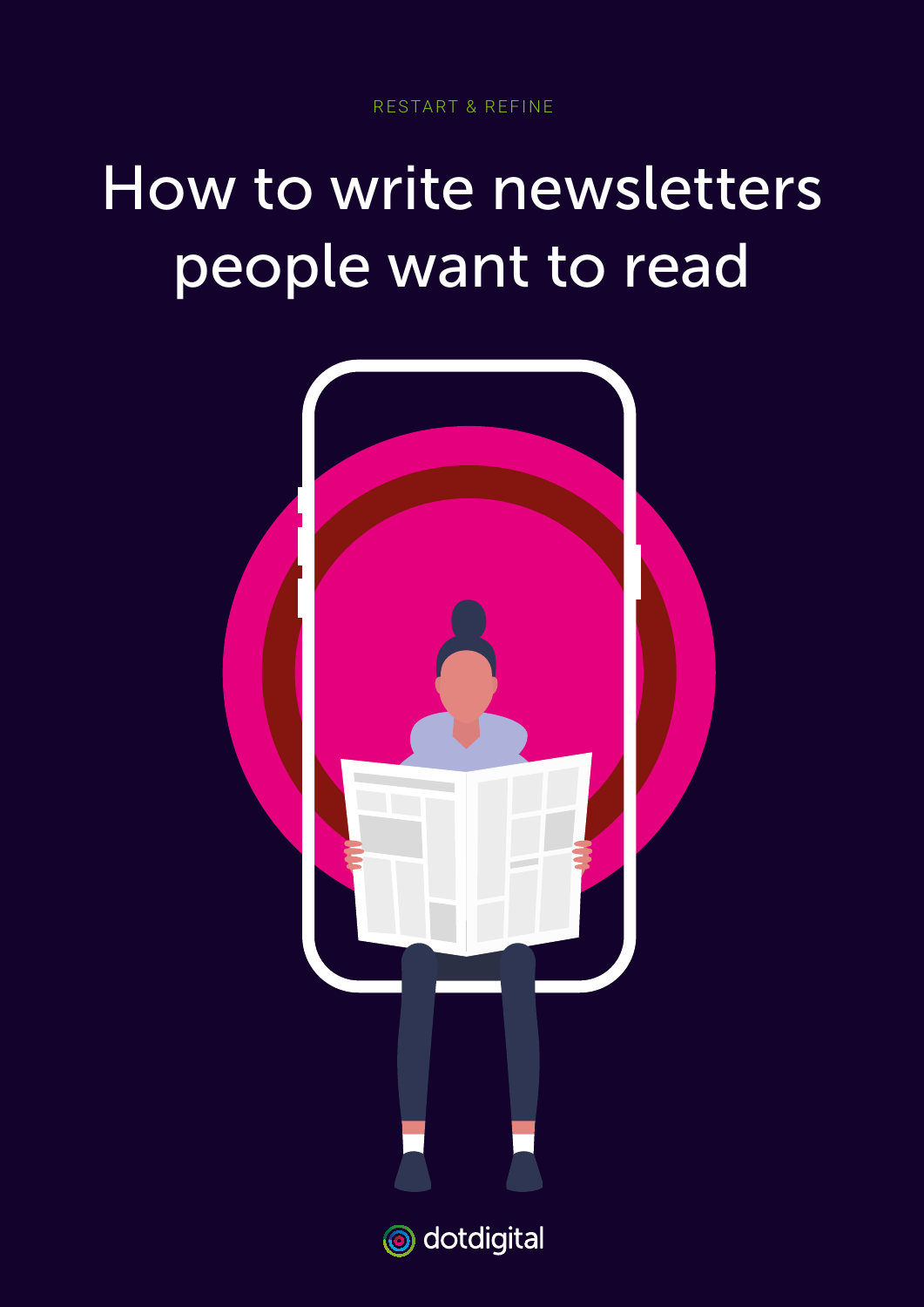# How to write newsletters people want to read

The email experts at dotdigital have noticed an alarming trend in many brands' email marketing tactics. We have witnessed the steady decline of the newsletter.

Instead, we're seeing brands opt for "sell, sell, sell" tactics. Newsletters have been pushed aside and inboxes are flooded with sale emails. The result? Customer loyalty is harder to achieve. Shoppers are fickler, choosing the brand that offers the lowest price over the best service because they have nothing to drive their loyalty.

### Why newsletters should be a part of your email marketing

There are so many benefits to sending newsletters, it's surprising to see them falling by the wayside.



#### Build you brand

At the core of your branding is the need to be instantly recognized by customers and prospects. Newsletters help improve brand recognition and strengthen brand affinity by conveying your brand story.



#### Communicate your value proposition

Especially important for business-to-business (B2B) brands, you want your customers to know you'll deliver a valuable service. B2B brands typically have a longer buying cycle and more invested stakeholders, that means you need to quickly communicate your value proposition. A well-planned newsletter will ensure you achieve this.

For ecommerce brands, you need to differentiate yourself from the competition. Customers have more choice than ever before. The result is a strange combination of fickleness and loyalty. If you give your readers a reason to keep choosing your brand because you stand out from the crowd, then you're more likely to gain their loyalty.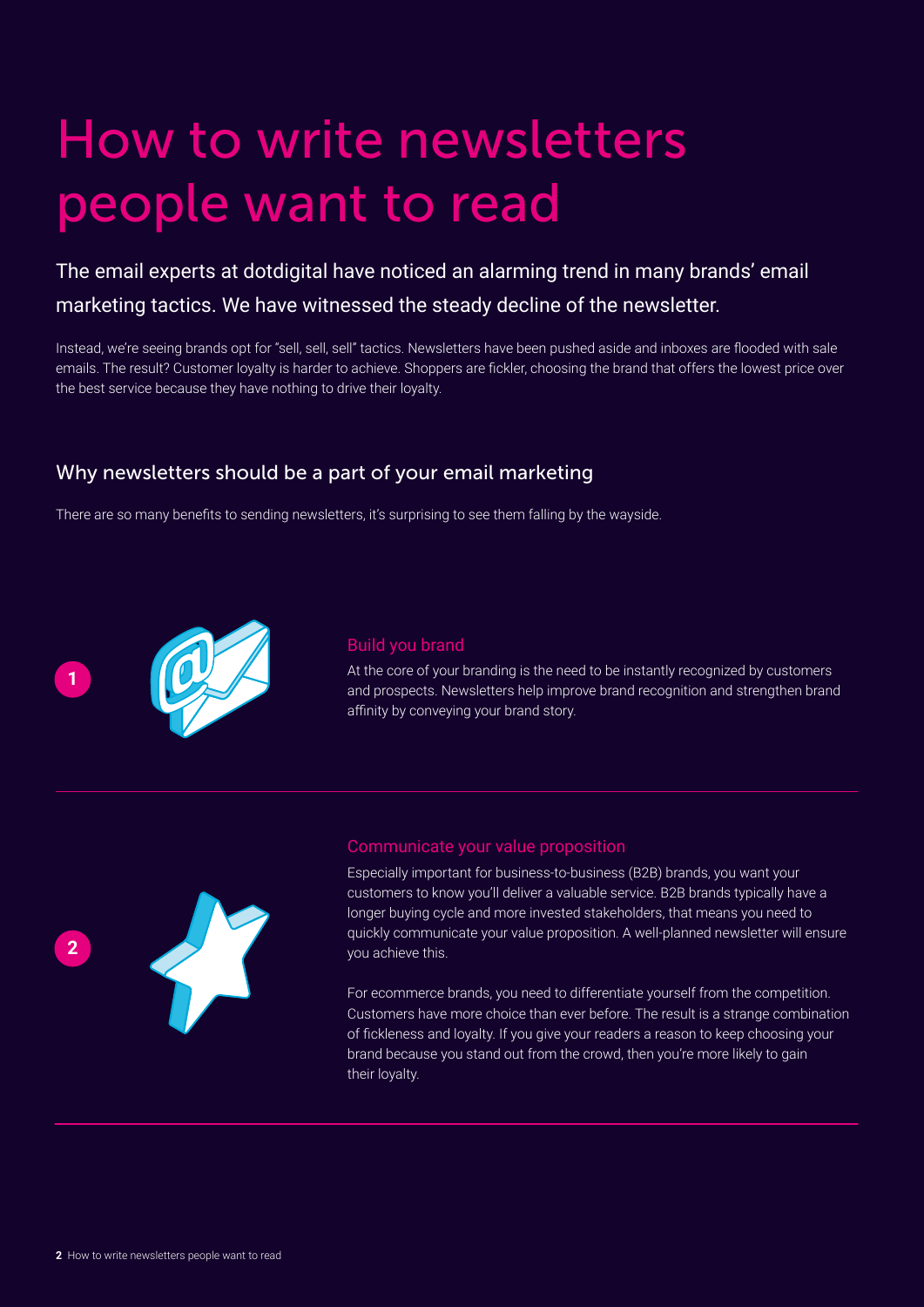

**4**

**5**

### Establish credibility

To establish your brand as an industry leader, you need to deliver quality content that communicates this. Educational content to enhance post-purchase experiences or insight into market trends ensures your brand is thought of with the highest regard.

#### Strengthen relationships

Engaging, insightful, and helpful newsletters help keep you at the top of the reader's mind, no matter where they go. That mean they'll keep coming back to your website, because they trust your brand more than any alternative they find on the net.

### Increase website traffic

Whether you're an ecommerce brand or not, the bulk of our business happens online today. B2B brands or services who have to explain their proposition need subscribers to visit their websites to discover their value. Ecommerce brands want to drive readers to view products online.

Using your newsletter content as a springboard, you can help launch readers onto your site and drive sales ready conversions.



When used correctly, newsletters are a great tool to start two-way conversations with your audience. Don't just fire messages at subscribers. Invite them to take part in the conversation using competitions and social media. Customers are more likely to return to a brand when they feel valued. Asking for feedback and opinions is a great way to make a customer feel 100% committed to your brand.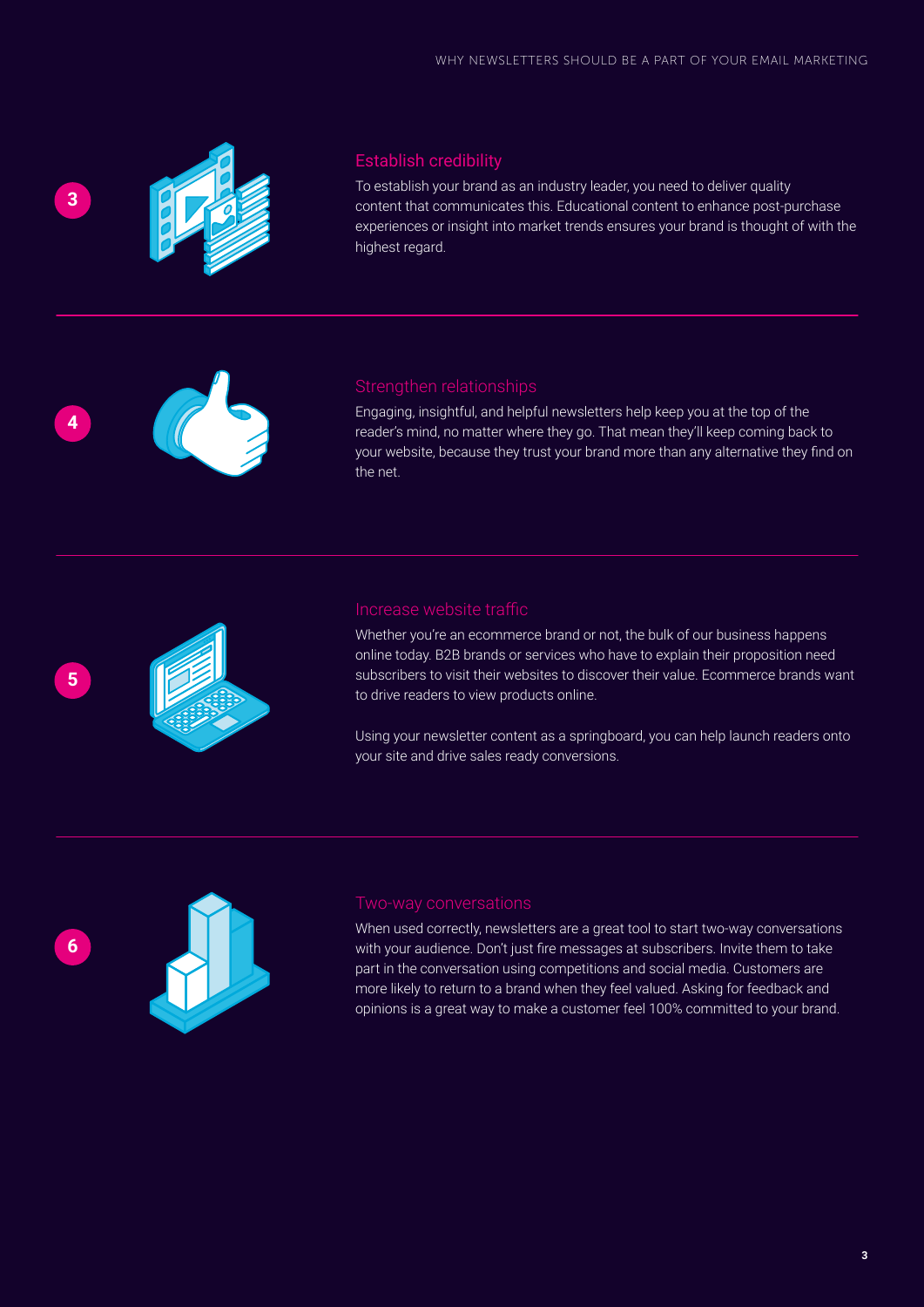### How to write newsletters people want to read

Newsletters are a combination of email and content marketing. That's how readers are going to feel an affinity with your brand and become loyal customers.

It's time to step back and take a fresh look at your newsletter. Has yours, like so many others out there, ended up as yet another sale email? Maybe your content is in need of a refresh. Are your readers dropping off and open rates taking a dive?

This is our top advice for creating a newsletter that audiences really want to read.

#### 1. Understand your audience

As with most of your marketing, understanding your audience is essential. What motivates them? Why did they sign up to receive your email marketing and what do they expect to get out of it?

Understanding this will help you meet their needs. And the more you meet their needs, the stronger the relationship you'll have with them.

#### 2. Set your intention

What do you want to get out of your newsletter campaign?

Think beyond open rates, they're guaranteed to increase once you improve your content. With a well-planned and expertly executed newsletter, you can show readers what sets you apart from your competition. Educational content can demonstrate your standing as an industry leader, while giving helpful hints and tips will give subscribers an experience no other brand offers.

If you have a clear goal for your newsletter, it will be easier to decide the type of content you need to create.

#### 3. Plan your content

It's time to think about the type of content you need to create.

Quick-win content is at your fingertips. No one knows your business like you, so put your industry knowledge by crafting engaging copy to fill your email. Blogs are also great content to include in your newsletter, especially as linking out to them can help drive traffic to your website.

If you're interested in sending informative but engaging content, nothing beats video content. 90% of modern shoppers say that video helps them make decisions. By integrating videos into your newsletters, you're likely to enjoy higher open rates and increase sales, all without sending a 'sell, sell, sell' email.

#### 4. Utilize your website

You don't want your newsletter to be too long. A long email, especially for mobile openers, is a big turn-off. Too much scrolling and readers will quickly loose interest.

Where you can, link through to your website. This has a wide range of benefits. Not only will it increase traffic to your site, but the additional, regular traffic can boost your SEO results as your domain authority improves.

#### 5. Start conversations

Inviting readers to be part of the conversation is essential. Engaging them in two-way conversations helps customers feel more invested in your brand. Use your newsletter to promote competitions on social media. This will help them become advocates for your brand if they're required to tag friends or share posts in order to enter.

You can also use newsletters to regularly gather feedback from customers. Either run regular survey check-ins or followup product launches a call for feedback on your new products and features. By instigating these conversations, customers will have a direct influence over your brand, making them feel more connected to your business.

#### 6. Test, test, test

Testing is the only way you'll create consistent, highperforming email marketing content. And your newsletter is the one campaign you should never forget to test.

As you begin to rethink your newsletters, its essential that you test what works for your audience. Never forget that testing goes far beyond basic A/B testing of your subject lines. Images, layout, and content can all be tested to give you a clearer understanding of what engages your customers.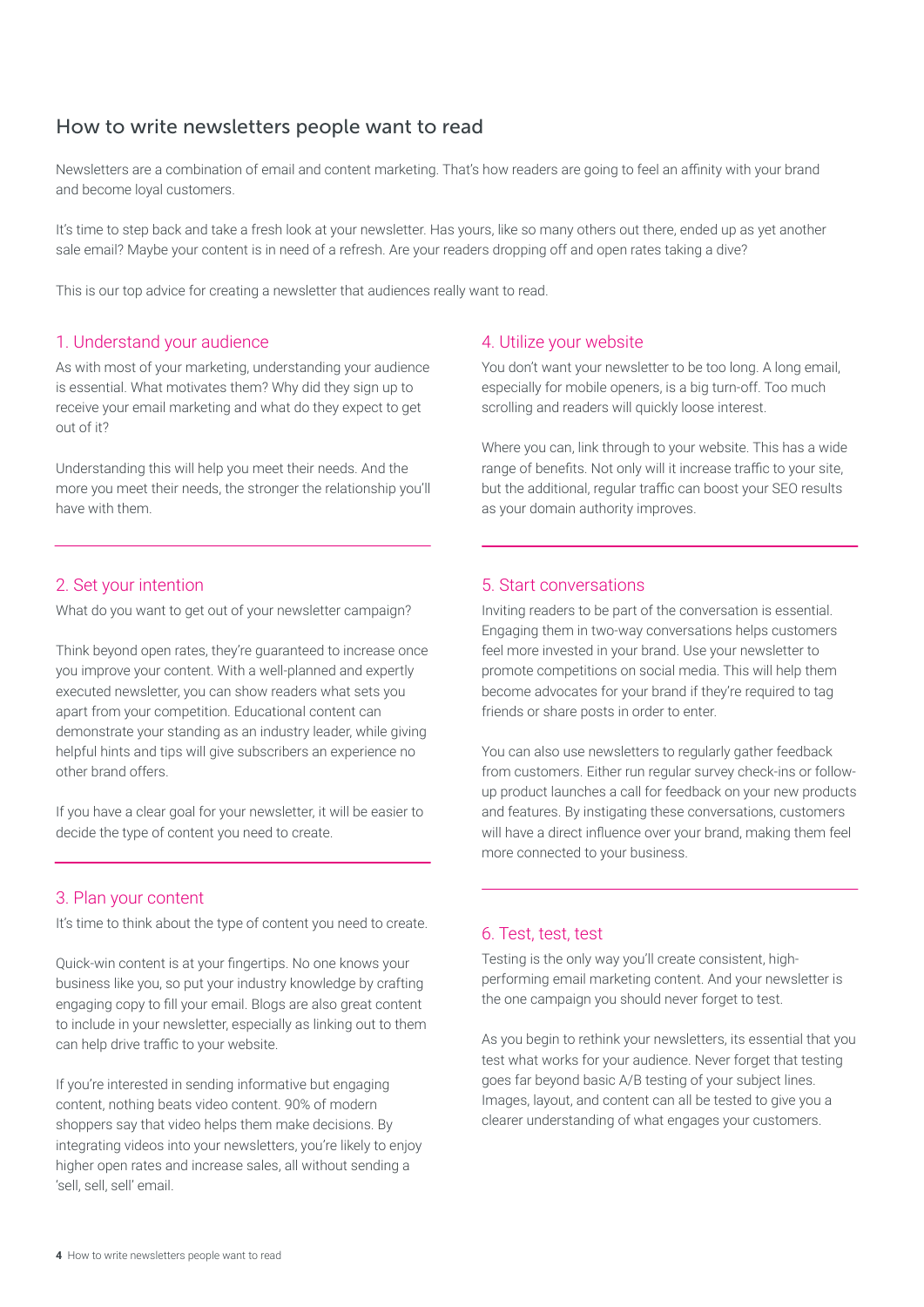# Examples of newsletters we love to read

#### Patagonia

Patagonia know their customers and their customers know what they stand for. The outdoor clothing company is well-known for its environmental activism. It establishes it very early on in its relationship with a new customer.

So, when it uses its newsletter to drive is audiences into action its widely welcomed by recipients. Patagonia engages customers with its mission, creating a stronger relationship with readers as they work together to change the world.





Grammarly uses its newsletter to educate subscribers, while also establishing itself as an authority on copywriting. The overall affect is engaging email that keeps readers hooked and primes them for conversion.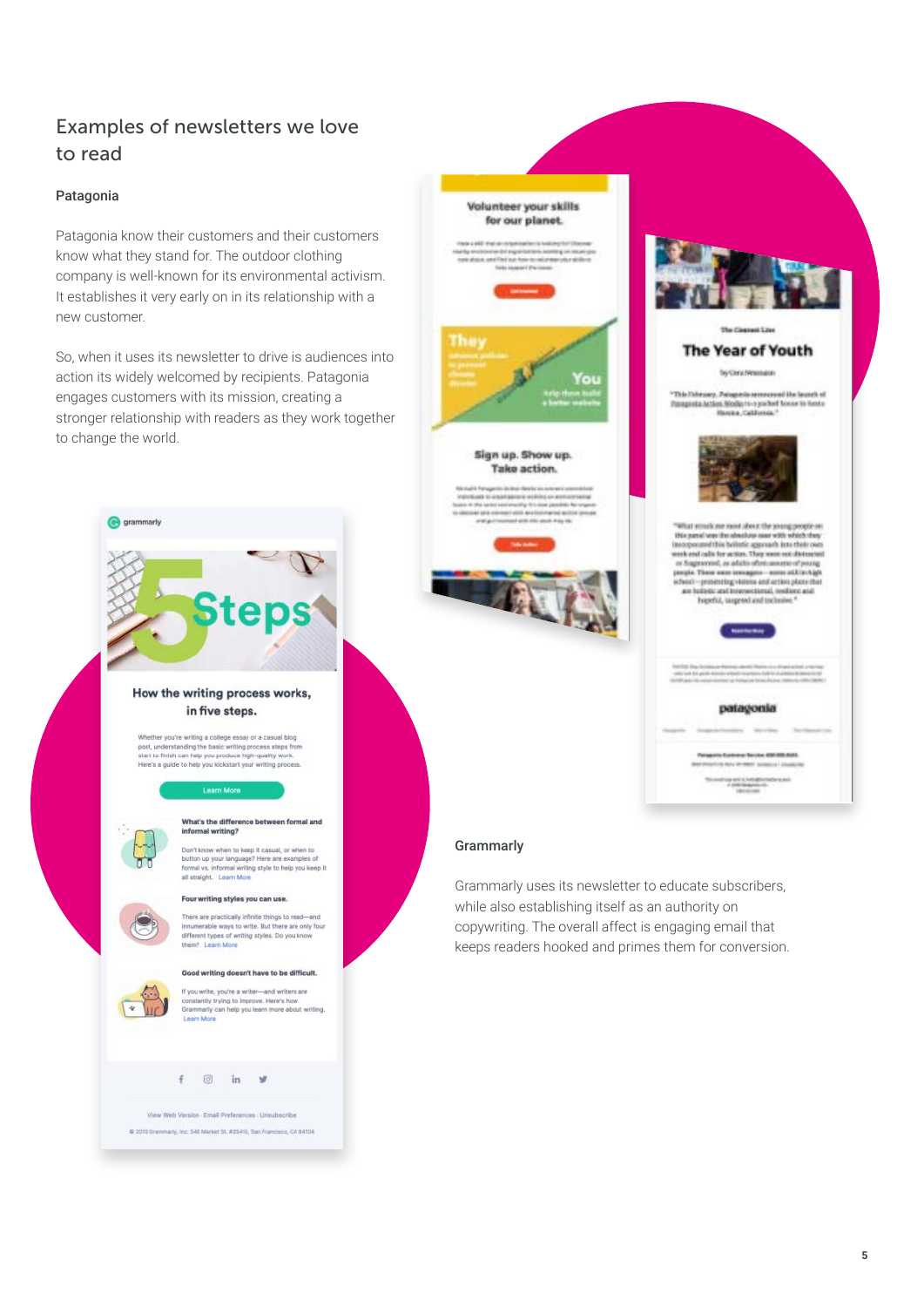#### Gymshark

Athleisure brand, Gymshark, regularly send educational content to its email newsletter subscribers. Having a clear understanding of its customers goals and interest keeps subscribers tuned in for their daily installment of health and fitness advice.

The only links the brand include in its newsletter campaign come at the very end of the email. While conversion and sales are always at the heart of all marketing activity, this brand understands that engaging readers on topics of interest will keep the brand at the forefront of shoppers' minds when they're deciding where to turn for their next piece of gym kit.





#### ME to WE

Non-profit organization, ME to WE use its newsletter to drive website traffic by including articles about its work to engage audiences. The charity directly demonstrates the impact of its work to drive more donations. This is the perfect way for not-for-profit organizations to connect with donors and fundraisers as it serves as a constant reminder that their input has a clear impact of the lives of those in need.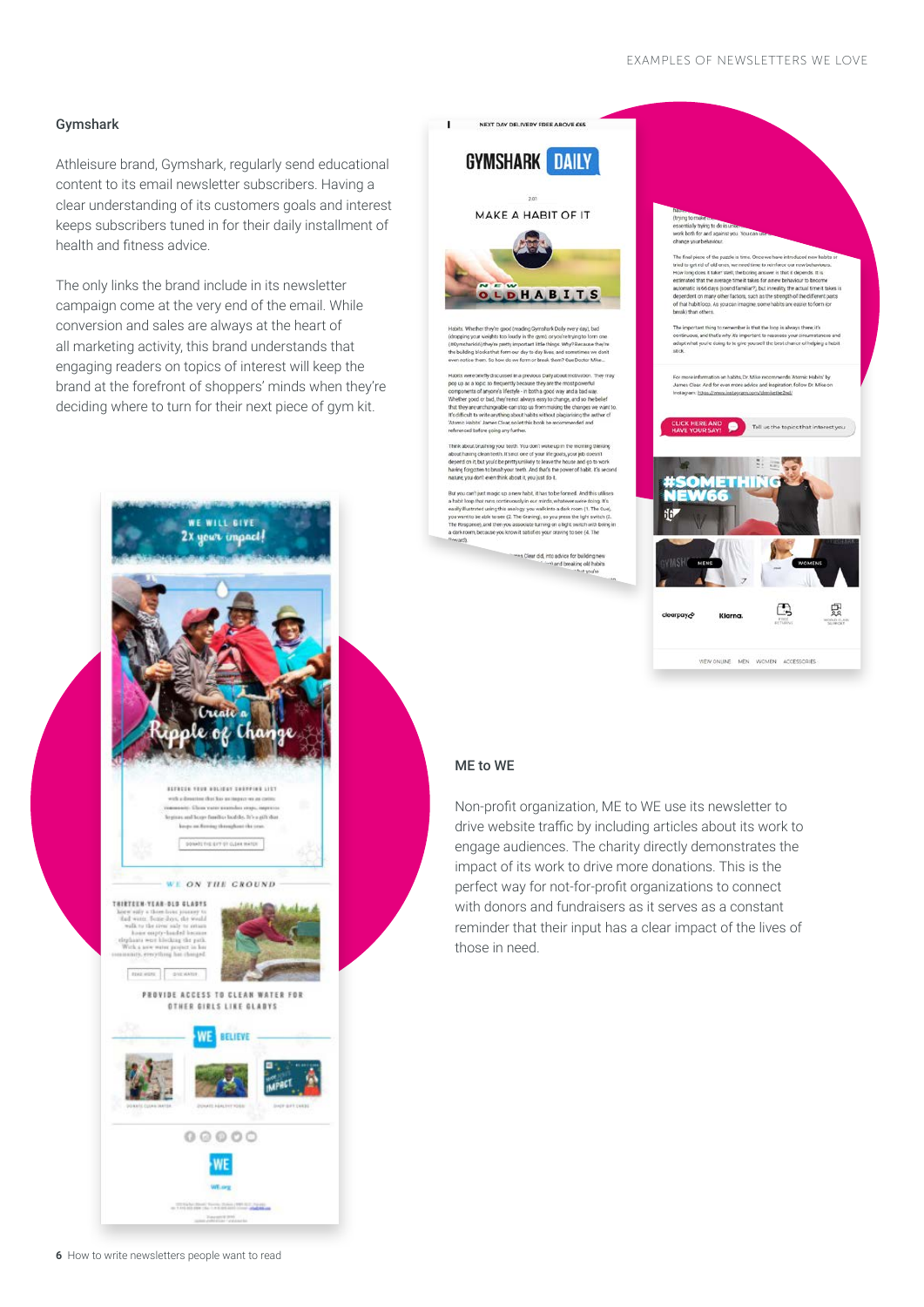# Rethinking your newsletter

## Newsletters are an essential part of every email marketing strategy.

There is no better way to maintain consistent engagement from your audiences. Whether you're a B2B, ecommerce, or NFP brand, your newsletter keeps readers connected to your brand.

The more brands opt for "sell, sell, sell" tactics over genuine engagement, the easier it will be for customers to switch their loyalty for a cheaper price or free shipping. Newsletters add value to your relationship. They can be educational and inspirational, and drive longer-lasting relationship with readers.

So, it's time for a rethink. How are you going